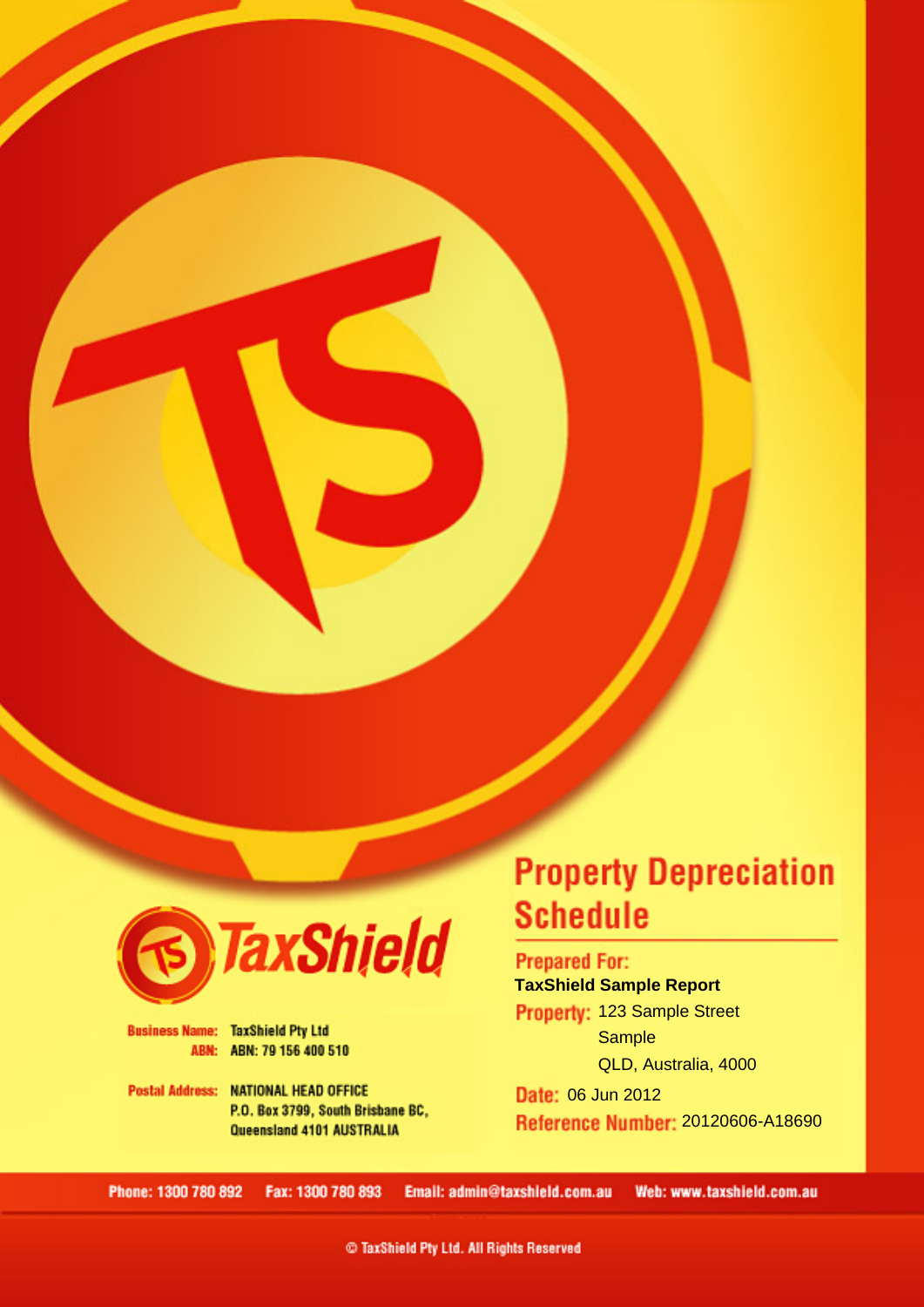

**Prepared For: Property:** 

**TaxShield Sample Report** 123 Sample Street Sample, QLD, 4000

### **Contact Information**

| <b>SURNAME:</b>       | Sample Report          |
|-----------------------|------------------------|
| <b>FIRST NAME:</b>    | TaxShield              |
| <b>HOME NUMBER:</b>   | 1300780892             |
| <b>MOBILE NUMBER:</b> |                        |
| EMAIL:                | admin@taxshield.com.au |
|                       |                        |

### $\div$  Property Information

| <b>ADDRESS:</b>         | 123 Sample Street |
|-------------------------|-------------------|
| <b>SUBURB:</b>          | Sample            |
| STATE:                  | QLD               |
| <b>POST CODE:</b>       | 4000              |
| <b>SETTLEMENT DATE:</b> | 01/06/2012        |
| <b>BUILDING DATE:</b>   | 14/09/2009        |
|                         |                   |

### $\div$  Capital Expenditure

| \$450,000.00 |
|--------------|
| \$12,000.00  |
| \$1,000.00   |
| \$463,000.00 |
|              |

Page 2/13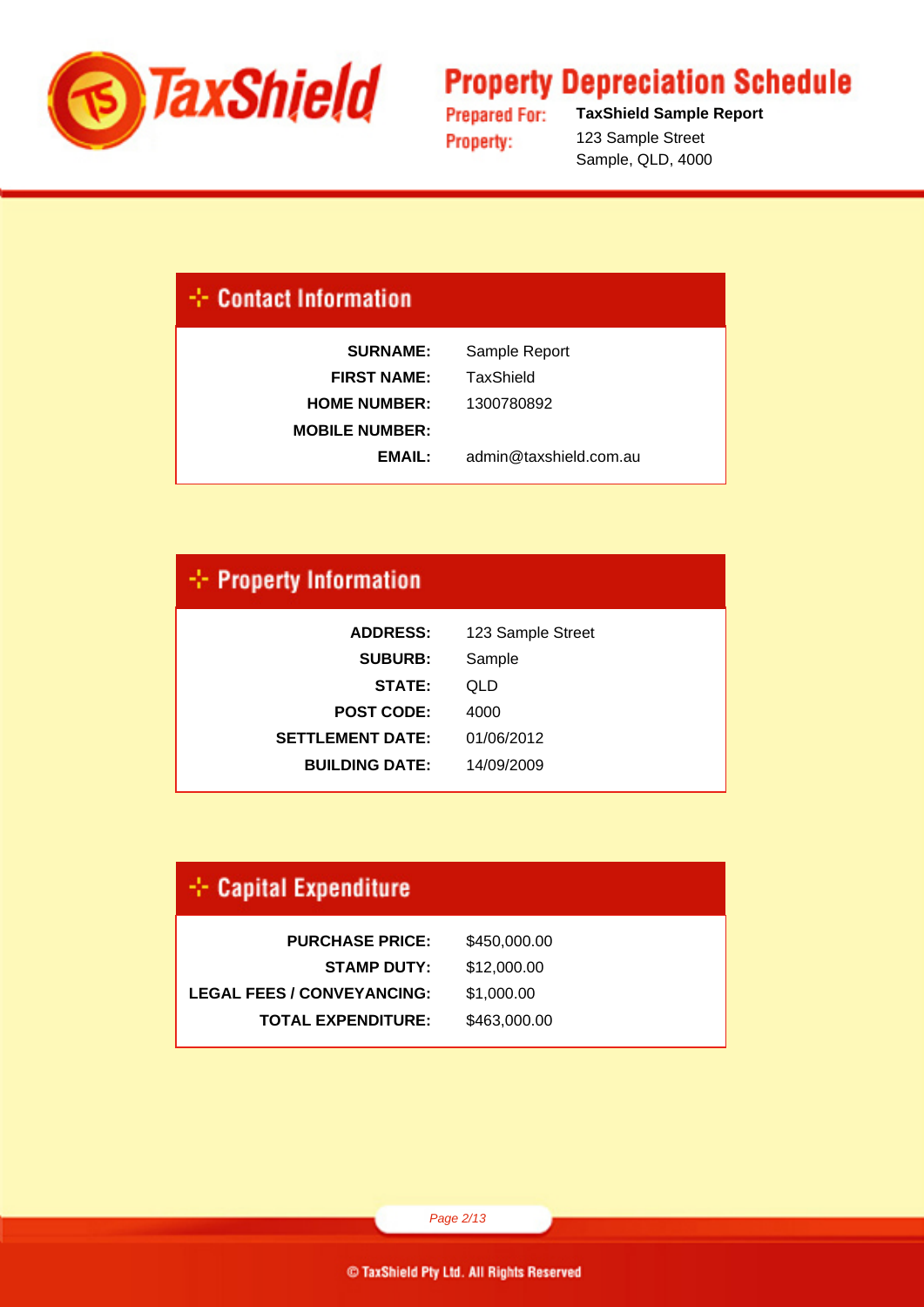

**Prepared For: Property:** 

**TaxShield Sample Report** 123 Sample Street Sample, QLD, 4000

### + Capital Expenditure Summary \*

#### **PLANT** \$23,715.56

 All plant listed in this report comply with the latest Australian Tax Office findings in relation to qualifying depreciating assets for which deductions for decline in value may be available under Division 40 of the Income Tax Assessment Act 1997.

#### **CAPITAL WORKS ALLOWANCES 192,295.54**

 Capital Works Allowances are based on those items that are considered to be part of the premises and for which capital work deductions may be available under Division 43 of the Income Tax Assessment Act 1997.

#### **BALANCE OF CAPITAL EXPENDITURE 6246.988.90**

 This comprises all the common apportionment of capital works ineligible for depreciation or capital allowances, including all other ineligible items.

### **GRAND TOTAL \$463,000.00**

Page 3/13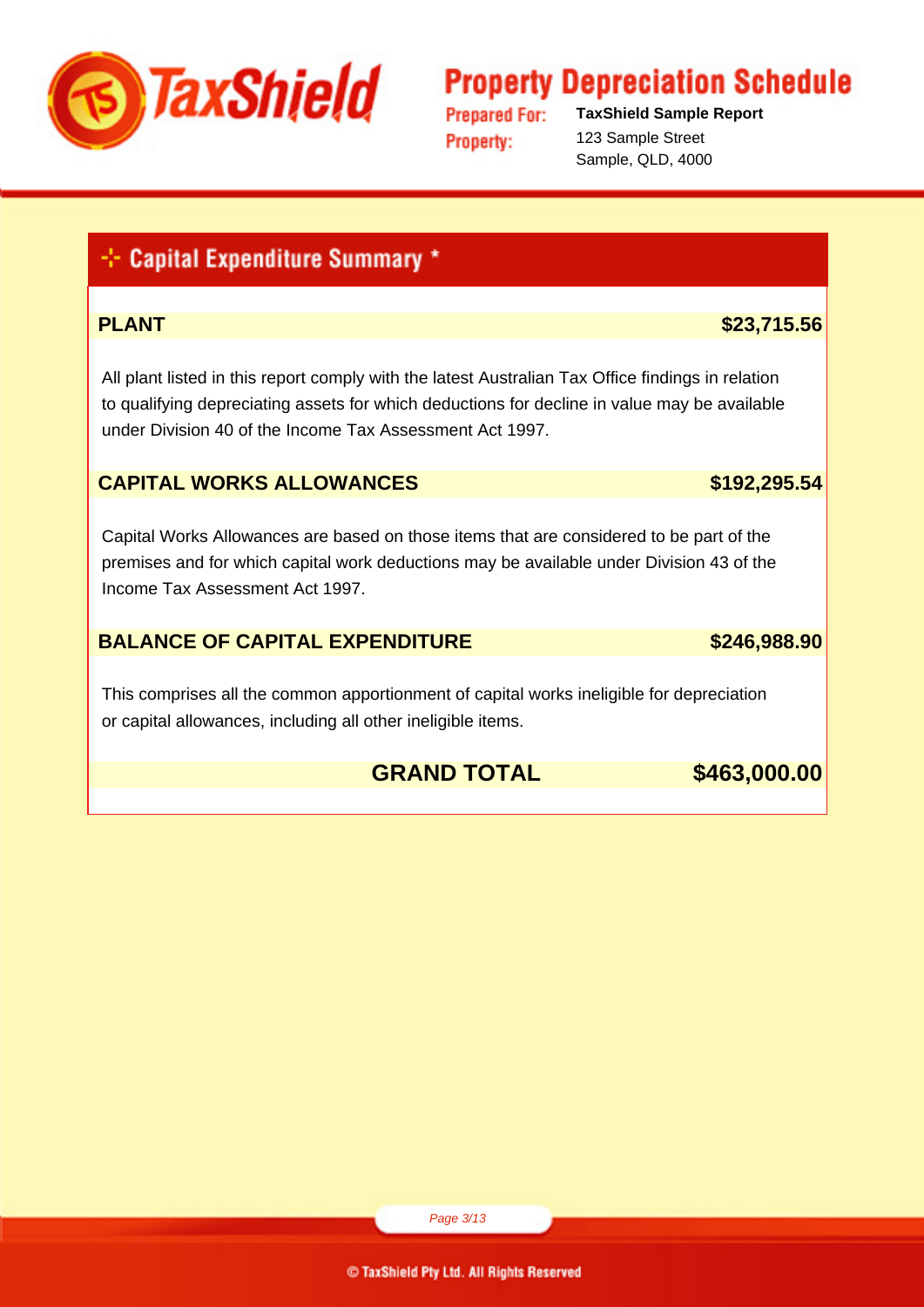

**Prepared For: Property:** 

**TaxShield Sample Report** 123 Sample Street Sample, QLD, 4000

# DEPRECIABLE PLANT USING DIMINISHING COST METHOD

Page 4/13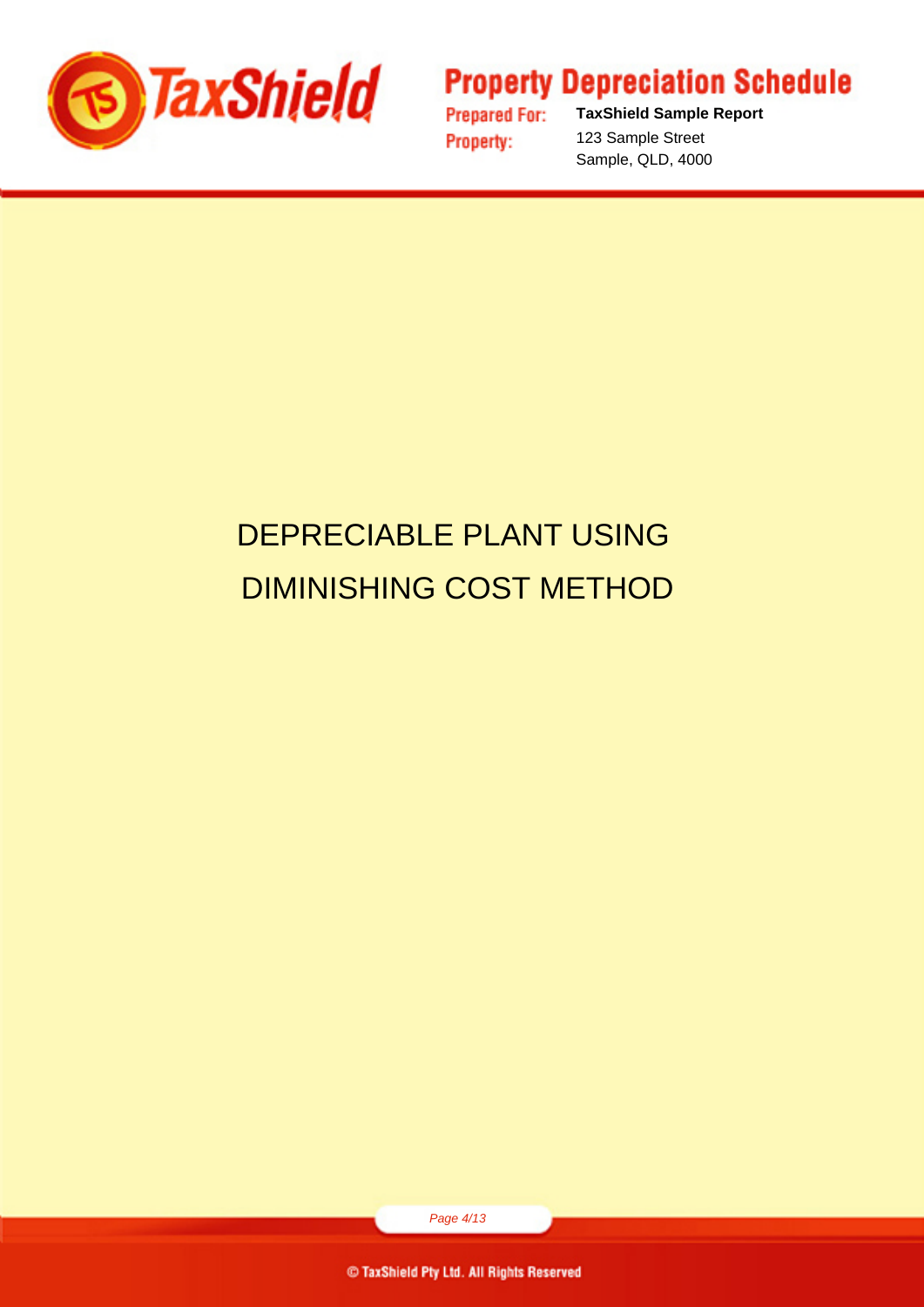

**Prepared For: Property:** 

**TaxShield Sample Report** 123 Sample Street Sample, QLD, 4000

#### **40 YEAR DEPRECIATION SCHEDULE SUMMARY - DIMINISHING VALUE METHOD**

| Year               | \$ Plant    | \$ Low Val Pool | <b>Capital Works Allowance</b> | <b>Total</b> |
|--------------------|-------------|-----------------|--------------------------------|--------------|
| 02/06/2012 / 2012  | \$1,578.07  | \$669.55        | \$408.62                       | \$2,656.24   |
| 2012 / 2013        | \$3,972.61  | \$1,087.99      | \$5,157.11                     | \$10,217.71  |
| 2013 / 2014        | \$3,016.07  | \$680.00        | \$5,157.11                     | \$8,853.18   |
| 2014 / 2015        | \$2,323.42  | \$424.99        | \$5,157.11                     | \$7,905.52   |
| 2015 / 2016        | \$1,811.83  | \$265.61        | \$5,157.11                     | \$7,234.55   |
| 2016 / 2017        | \$1,427.14  | \$166.02        | \$5,157.11                     | \$6,750.27   |
| 2017 / 2018        | \$1,133.40  | \$103.76        | \$5,157.11                     | \$6,394.27   |
| 2018 / 2019        | \$906.12    | \$64.85         | \$5,157.11                     | \$6,128.08   |
| 2019 / 2020        | \$728.32    | \$40.54         | \$5,157.11                     | \$5,925.97   |
| 2020 / 2021        | \$588.02    | \$25.33         | \$5,157.11                     | \$5,770.46   |
| 2021 / 2022        | \$476.46    | \$15.83         | \$5,157.11                     | \$5,649.40   |
| 2022 / 2023        | \$387.30    | \$9.89          | \$5,157.11                     | \$5,554.30   |
| 2023 / 2024        | \$315.66    | \$6.18          | \$5,157.11                     | \$5,478.95   |
| 2024 / 2025        | \$257.87    | \$3.87          | \$5,157.11                     | \$5,418.85   |
| 2025 / 2026        | \$211.12    | \$2.43          | \$5,157.11                     | \$5,370.66   |
| 2026 / 2027        | \$173.18    | \$1.52          | \$5,157.11                     | \$5,331.81   |
| 2027 / 2028        | \$142.31    | \$0.94          | \$5,157.11                     | \$5,300.36   |
| 2028 / 2029        | \$117.17    | \$0.59          | \$5,157.11                     | \$5,274.87   |
| 2029 / 2030        | \$96.63     | \$0.36          | \$5,157.11                     | \$5,254.10   |
| 2030 / 2031        | \$79.82     | \$0.21          | \$5,157.11                     | \$5,237.14   |
| 2031 / 2032        | \$66.06     | \$0.13          | \$5,157.11                     | \$5,223.30   |
| 2032 / 2033        | \$54.77     | \$0.09          | \$5,157.11                     | \$5,211.97   |
| 2033 / 2034        | \$45.46     | \$0.07          | \$5,157.11                     | \$5,202.64   |
| 2034 / 2035        | \$37.81     | \$0.07          | \$5,157.11                     | \$5,194.99   |
| 2035 / 2036        | \$31.49     | \$0.02          | \$5,157.11                     | \$5,188.62   |
| 2036 / 2037        | \$26.28     | \$0.01          | \$5,157.11                     | \$5,183.40   |
| 2037 / 2038        | \$21.96     | \$0.00          | \$5,157.11                     | \$5,179.07   |
| 2038 / 2039        | \$18.38     | \$0.00          | \$5,157.11                     | \$5,175.49   |
| 2039 / 2040        | \$15.41     | \$0.00          | \$5,157.11                     | \$5,172.52   |
| 2040 / 2041        | \$12.94     | \$0.00          | \$5,157.11                     | \$5,170.05   |
| 2041 / 2042        | \$10.88     | \$0.00          | \$5,157.11                     | \$5,167.99   |
| 2042 / 2043        | \$9.16      | \$0.00          | \$5,157.11                     | \$5,166.27   |
| 2043 / 2044        | \$7.73      | \$0.00          | \$5,157.11                     | \$5,164.84   |
| 2044 / 2045        | \$6.53      | \$0.00          | \$5,157.11                     | \$5,163.64   |
| 2045 / 2046        | \$5.53      | \$0.00          | \$5,157.11                     | \$5,162.64   |
| 2046 / 2047        | \$4.69      | \$0.00          | \$5,157.11                     | \$5,161.80   |
| 2047 / 2048        | \$3.97      | \$0.00          | \$5,157.11                     | \$5,161.08   |
| 2048 / 2049        | \$3.36      | \$0.00          | \$5,157.11                     | \$5,160.47   |
| 2049 / 2050        | \$2.85      | \$0.00          | \$1,073.85                     | \$1,076.70   |
| 2050 / 2051        | \$16.93     | \$0.00          | \$0.00                         | \$16.93      |
| <b>GRAND TOTAL</b> | \$20,144.71 | \$3,570.85      | \$192,295.54                   | \$216,011.10 |

Page 5/13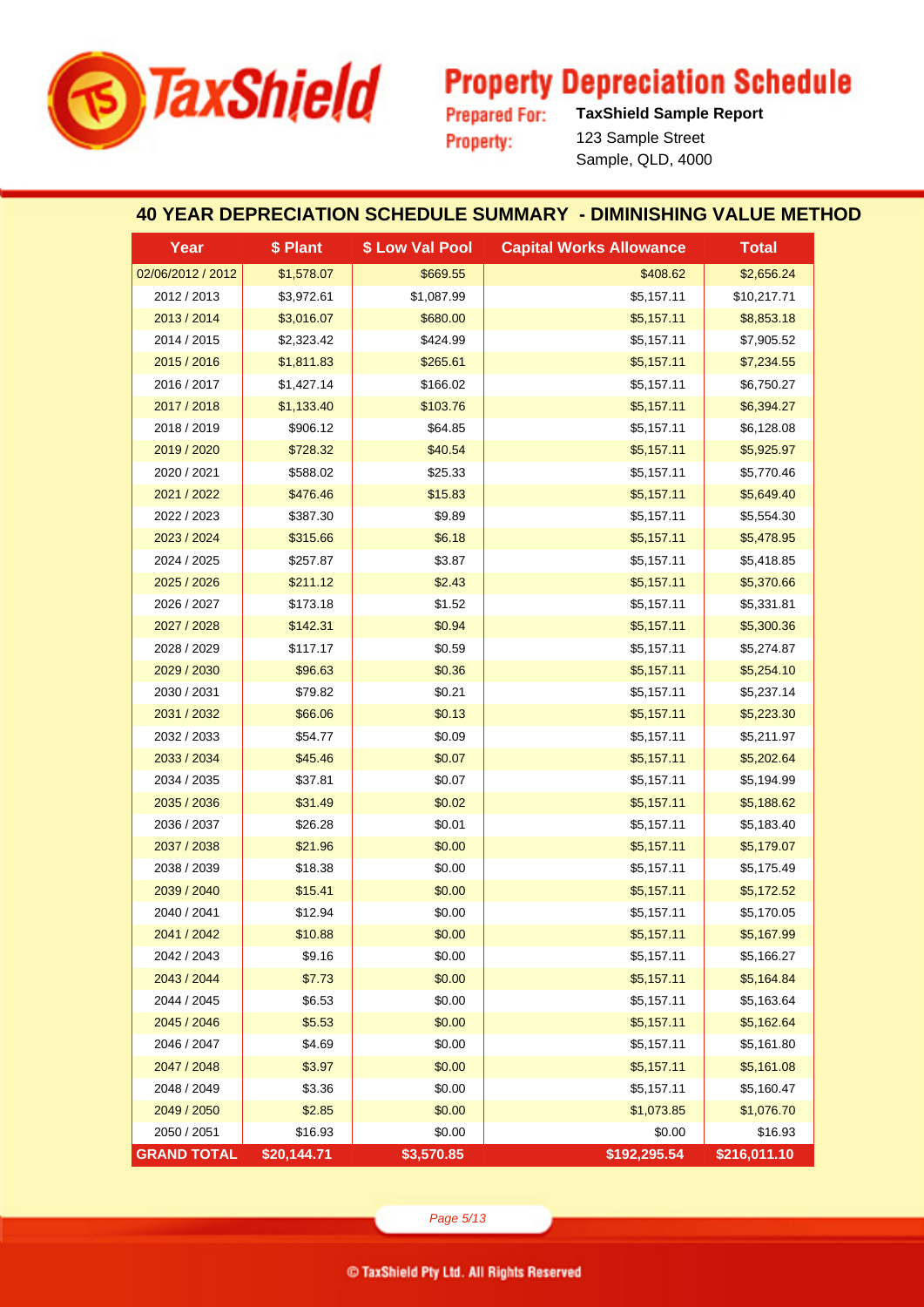

**Prepared For: Property:** 

**TaxShield Sample Report** 123 Sample Street Sample, QLD, 4000

#### **DEPRECIATION SCHEDULE FOR PLANT ITEMS - DIMINISHING VALUE METHOD**

| <b>Item</b><br><b>Description</b>                        | <b>Opening Value</b><br>as at<br><b>Purchase Date</b><br>01/06/2012 | Rate of<br>Value<br>$\%$ | <b>Amount</b><br><b>Claimable</b><br><b>Tax Year</b><br>2011/2012 | <b>Amount</b><br><b>Claimable</b><br><b>Tax Year</b><br>2012/2013 | <b>Amount</b><br><b>Claimable</b><br><b>Tax Year</b><br>2013/2014 | <b>Amount</b><br><b>Claimable</b><br><b>Tax Year</b><br>2014/2015 | <b>Residual</b><br><b>Amount</b><br>\$ |
|----------------------------------------------------------|---------------------------------------------------------------------|--------------------------|-------------------------------------------------------------------|-------------------------------------------------------------------|-------------------------------------------------------------------|-------------------------------------------------------------------|----------------------------------------|
| <b>General Assets -- Air Conditioning - Split system</b> |                                                                     |                          |                                                                   |                                                                   |                                                                   |                                                                   |                                        |
| - Mini split system up to 20 KW                          | \$5,163.20                                                          | 20.00%                   | \$81.82                                                           | \$1,016.28                                                        | \$813.02                                                          | \$650.42                                                          | \$2,601.66                             |
| <b>General Assets -- Ceiling fan</b>                     |                                                                     |                          |                                                                   |                                                                   |                                                                   |                                                                   |                                        |
| - Ceiling fan                                            | \$1,182.00                                                          | 40.00%                   | \$37.46                                                           | \$457.82                                                          | \$274.69                                                          | \$164.81                                                          | \$247.22                               |
| <b>General Assets -- Carpet floor coverings</b>          |                                                                     |                          |                                                                   |                                                                   |                                                                   |                                                                   |                                        |
| - Carpet                                                 | \$3,991.76                                                          | 20.00 %                  | \$63.26                                                           | \$785.70                                                          | \$628.56                                                          | \$502.85                                                          | \$2,011.39                             |
| <b>General Assets -- Garbage bins</b>                    |                                                                     |                          |                                                                   |                                                                   |                                                                   |                                                                   |                                        |
| - Garbage bins                                           | \$240.00                                                            | 100.00%                  | \$240.00                                                          | \$0.00                                                            | \$0.00                                                            | \$0.00                                                            | \$0.00                                 |
| General Assets -- Hot water unit - solar                 |                                                                     |                          |                                                                   |                                                                   |                                                                   |                                                                   |                                        |
| - Solar                                                  | \$3,318.60                                                          | 13.34 %                  | \$35.08                                                           | \$438.02                                                          | \$379.59                                                          | \$328.95                                                          | \$2,136.96                             |
| <b>General Assets -- Telephone handset</b>               |                                                                     |                          |                                                                   |                                                                   |                                                                   |                                                                   |                                        |
| - Telephone hand set                                     | \$120.00                                                            | 100.00%                  | \$120.00                                                          | \$0.00                                                            | \$0.00                                                            | \$0.00                                                            | \$0.00                                 |
| <b>General Assets -- Blinds</b>                          |                                                                     |                          |                                                                   |                                                                   |                                                                   |                                                                   |                                        |
| - Window blinds, internal                                | \$2,464.00                                                          | 20.00 %                  | \$39.05                                                           | \$484.99                                                          | \$387.99                                                          | \$310.39                                                          | \$1,241.58                             |
| Fire Control Assets -- Smoke detector                    |                                                                     |                          |                                                                   |                                                                   |                                                                   |                                                                   |                                        |
| - Smoke Detector                                         | \$292.00                                                            | 100.00%                  | \$292.00                                                          | \$0.00                                                            | \$0.00                                                            | \$0.00                                                            | \$0.00                                 |
| Kitchen Assets -- Dishwasher                             |                                                                     |                          |                                                                   |                                                                   |                                                                   |                                                                   |                                        |
| - Dishwasher                                             | \$1,286.00                                                          | 40.00%                   | \$40.76                                                           | \$498.10                                                          | \$298.86                                                          | \$179.31                                                          | \$268.97                               |
| Kitchen Assets -- Oven                                   |                                                                     |                          |                                                                   |                                                                   |                                                                   |                                                                   |                                        |
| - Oven                                                   | \$1,482.00                                                          | 20.00%                   | \$23.49                                                           | \$291.70                                                          | \$233.36                                                          | \$186.69                                                          | \$746.76                               |
| Outdoor Assets -- Automatic garage door                  |                                                                     |                          |                                                                   |                                                                   |                                                                   |                                                                   |                                        |
| - Controls                                               | \$116.20                                                            | 100.00%                  | \$116.20                                                          | \$0.00                                                            | \$0.00                                                            | \$0.00                                                            | \$0.00                                 |
| <b>Security Assets -- Security alarm system</b>          |                                                                     |                          |                                                                   |                                                                   |                                                                   |                                                                   |                                        |
| - Detectors                                              | \$209.55                                                            | 100.00%                  | \$209.55                                                          | \$0.00                                                            | \$0.00                                                            | \$0.00                                                            | \$0.00                                 |
| - Noise makers                                           | \$279.40                                                            | 100.00 %                 | \$279.40                                                          | \$0.00                                                            | \$0.00                                                            | \$0.00                                                            | \$0.00                                 |
|                                                          |                                                                     | <b>Year Totals</b>       | \$1,578.07                                                        | \$3,972.61                                                        | \$3,016.07                                                        | \$2,323.42                                                        | \$9,254.54                             |

Page 6/13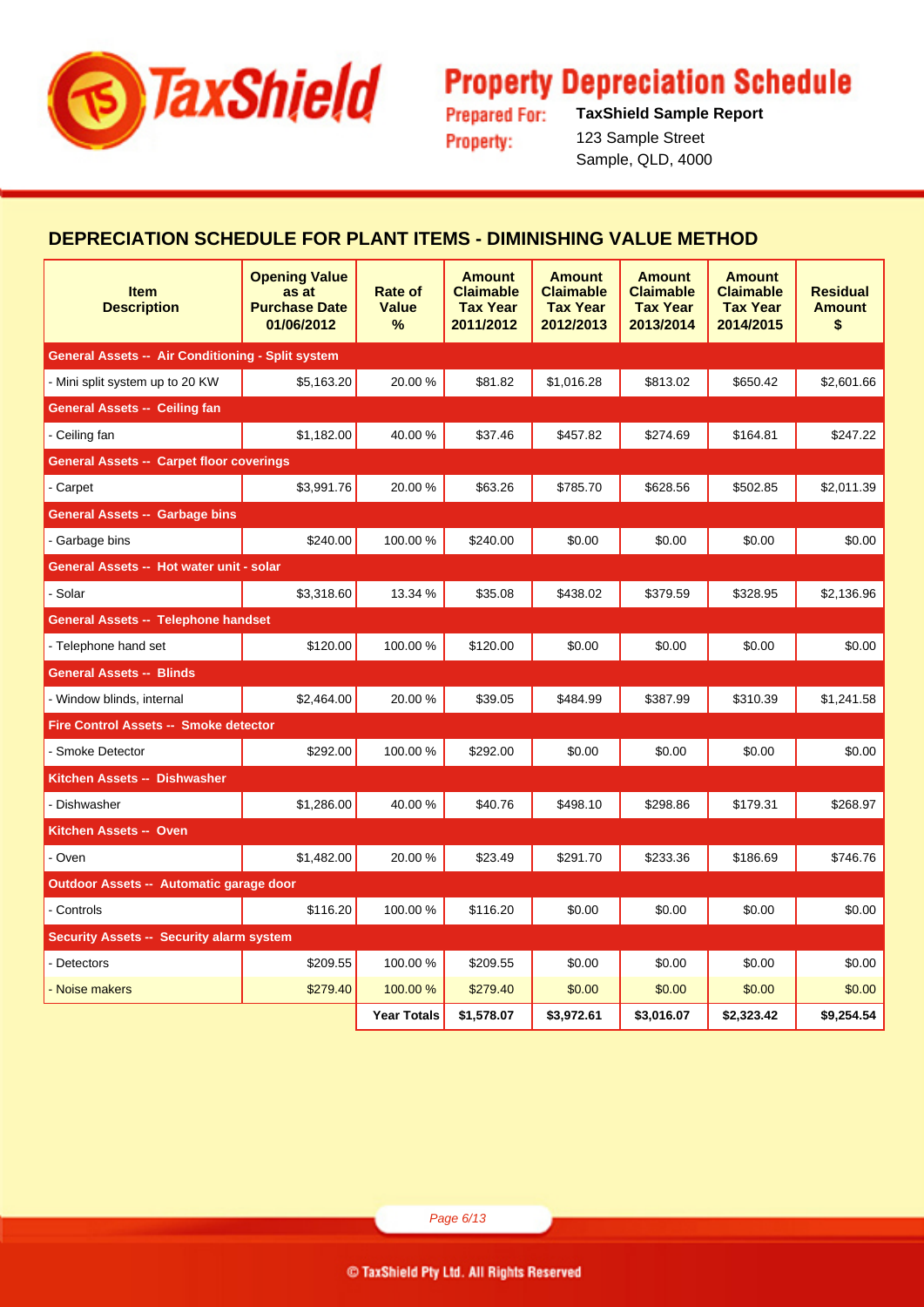

**Prepared For: Property:** 

**TaxShield Sample Report** 123 Sample Street Sample, QLD, 4000

#### **DEPRECIATION SCHEDULE FOR LOW POOL VALUE ITEMS - DIMINISHING VALUE METHOD**

| <b>Item</b><br><b>Description</b>               | <b>Opening Value</b><br>as at<br><b>Purchase Date</b><br>01/06/2012 | Rate of<br><b>Value</b><br>$\frac{9}{6}$ | <b>Amount</b><br><b>Claimable</b><br><b>Tax Year</b><br>2011/2012 | <b>Amount</b><br><b>Claimable</b><br><b>Tax Year</b><br>2012/2013 | Amount<br><b>Claimable</b><br><b>Tax Year</b><br>2013/2014 | Amount<br><b>Claimable</b><br><b>Tax Year</b><br>2014/2015 | <b>Residual</b><br><b>Amount</b><br>\$ |
|-------------------------------------------------|---------------------------------------------------------------------|------------------------------------------|-------------------------------------------------------------------|-------------------------------------------------------------------|------------------------------------------------------------|------------------------------------------------------------|----------------------------------------|
| <b>General Assets -- Television antennas</b>    |                                                                     |                                          |                                                                   |                                                                   |                                                            |                                                            |                                        |
| - Television antennas                           | \$341.00                                                            | 37.50 %                                  | \$63.94                                                           | \$103.90                                                          | \$64.94                                                    | \$40.58                                                    | \$67.64                                |
| <b>Bathroom Assets -- Exhaust fans</b>          |                                                                     |                                          |                                                                   |                                                                   |                                                            |                                                            |                                        |
| - Exhaust fans                                  | \$374.00                                                            | 37.50 %                                  | \$70.13                                                           | \$113.95                                                          | \$71.22                                                    | \$44.51                                                    | \$74.19                                |
| Kitchen Assets -- Cooktop                       |                                                                     |                                          |                                                                   |                                                                   |                                                            |                                                            |                                        |
| - Cooktop                                       | \$997.00                                                            | 37.50 %                                  | \$186.94                                                          | \$303.77                                                          | \$189.86                                                   | \$118.66                                                   | \$197.77                               |
| Kitchen Assets -- Rangehood                     |                                                                     |                                          |                                                                   |                                                                   |                                                            |                                                            |                                        |
| - Rangehood                                     | \$486.00                                                            | 37.50 %                                  | \$91.13                                                           | \$148.08                                                          | \$92.55                                                    | \$57.84                                                    | \$96.40                                |
| Outdoor Assets -- Automatic garage door         |                                                                     |                                          |                                                                   |                                                                   |                                                            |                                                            |                                        |
| - Motors                                        | \$464.80                                                            | 37.50 %                                  | \$87.15                                                           | \$141.62                                                          | \$88.51                                                    | \$55.32                                                    | \$92.20                                |
| <b>Security Assets -- Security alarm system</b> |                                                                     |                                          |                                                                   |                                                                   |                                                            |                                                            |                                        |
| - Code pads                                     | \$349.25                                                            | 37.50 %                                  | \$65.48                                                           | \$106.41                                                          | \$66.51                                                    | \$41.57                                                    | \$69.28                                |
| - Control panels                                | \$558.80                                                            | 37.50 %                                  | \$104.78                                                          | \$170.26                                                          | \$106.41                                                   | \$66.51                                                    | \$110.84                               |
|                                                 |                                                                     | <b>Year Totals</b>                       | \$669.55                                                          | \$1,087.99                                                        | \$680.00                                                   | \$424.99                                                   | \$708.32                               |

Page 7/13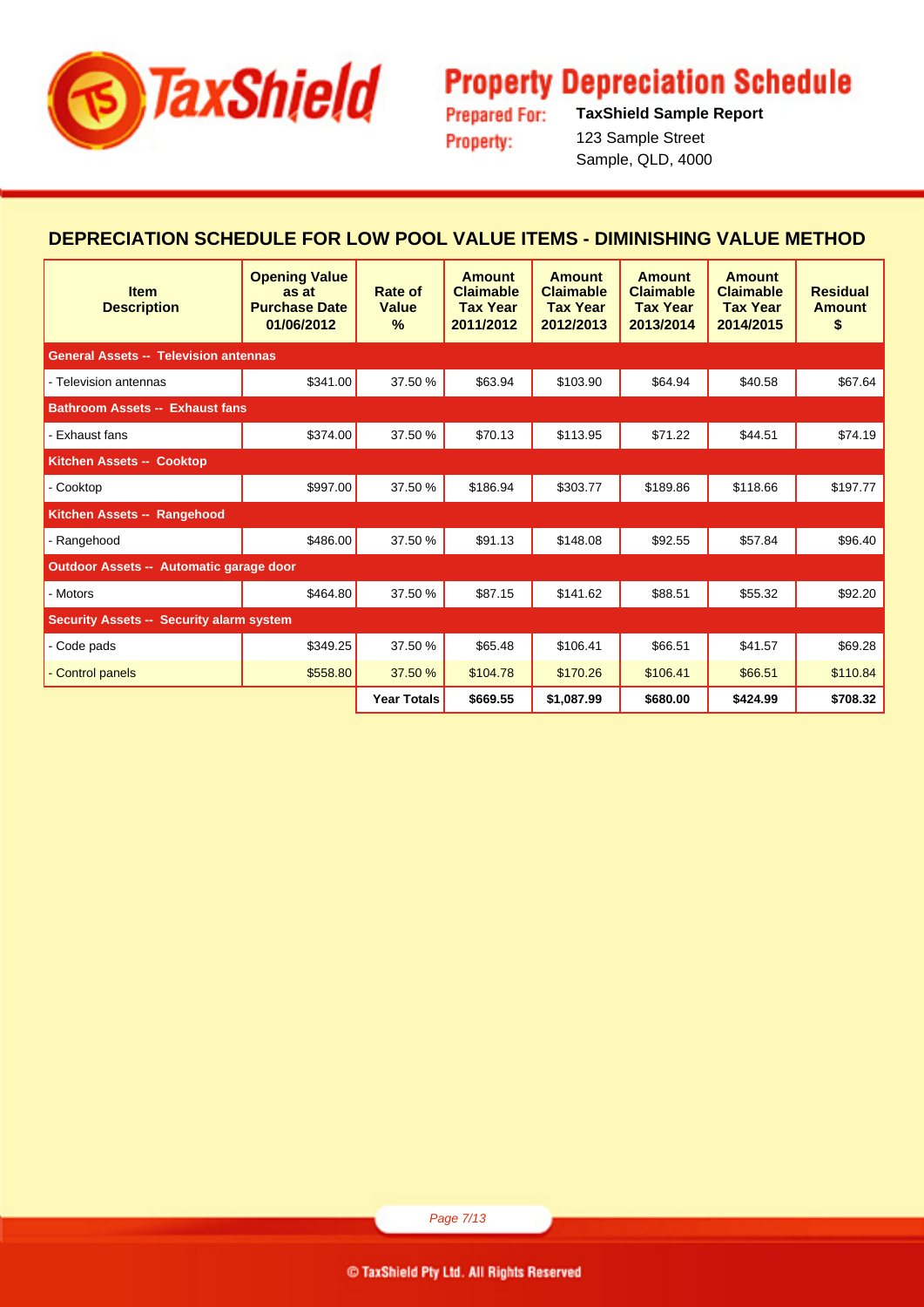

**Prepared For: Property:** 

**TaxShield Sample Report** 123 Sample Street Sample, QLD, 4000

# DEPRECIABLE PLANT USING PRIME COST METHOD

Page 8/13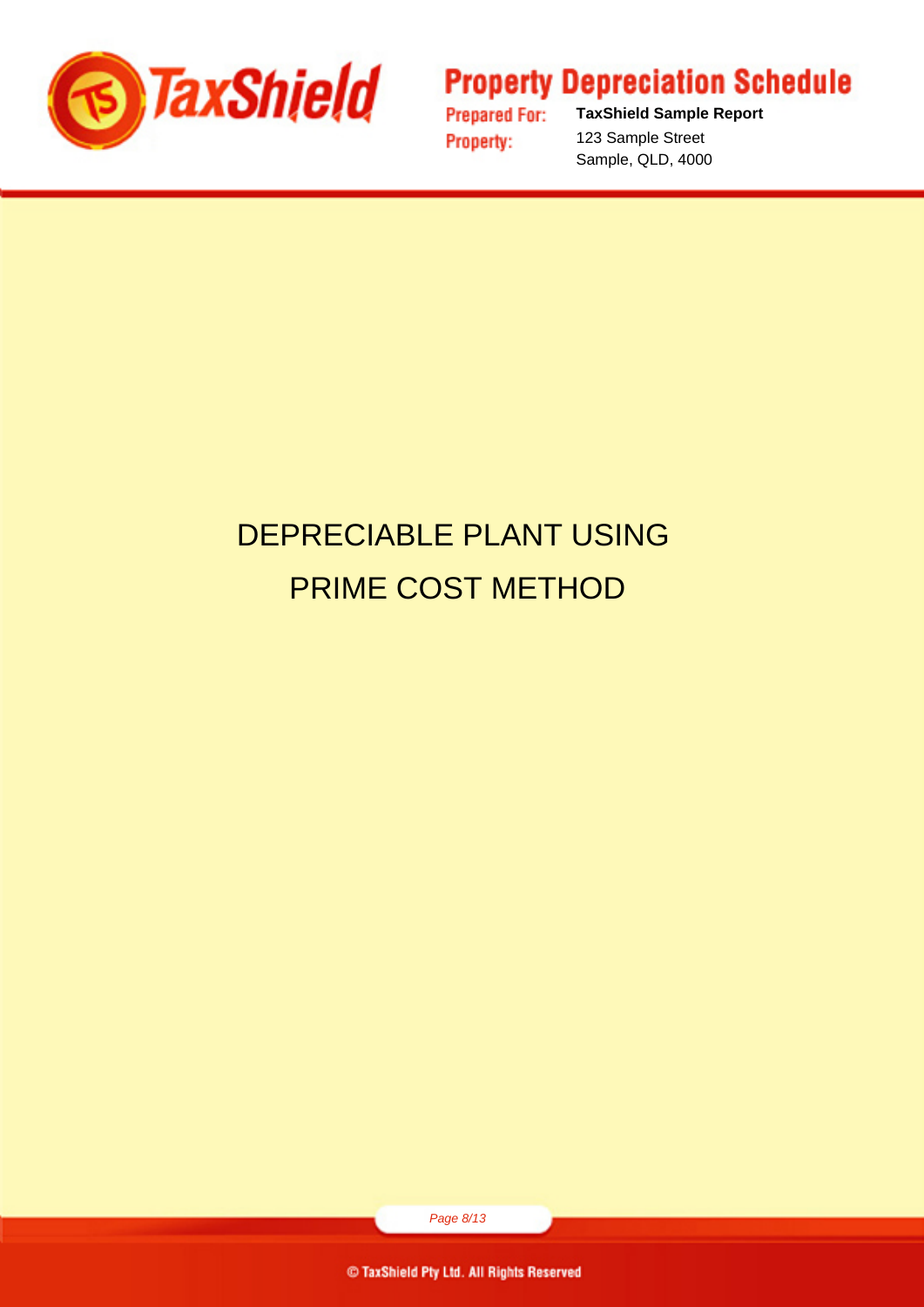

**Prepared For: Property:** 

**TaxShield Sample Report** 123 Sample Street Sample, QLD, 4000

#### **40 YEAR DEPRECIATION SCHEDULE SUMMARY - PRIME COST METHOD**

| Year               | \$ Plant    | \$ Low Val Pool | <b>Capital Works Allowance</b> | <b>Total</b> |
|--------------------|-------------|-----------------|--------------------------------|--------------|
| 02/06/2012 / 2012  | \$1,455.56  | \$0.00          | \$408.62                       | \$1,864.18   |
| 2012 / 2013        | \$2,504.00  | \$0.00          | \$5,157.11                     | \$7,661.11   |
| 2013 / 2014        | \$2,504.00  | \$0.00          | \$5,157.11                     | \$7,661.11   |
| 2014 / 2015        | \$2,504.00  | \$0.00          | \$5,157.11                     | \$7,661.11   |
| 2015 / 2016        | \$2,504.00  | \$0.00          | \$5,157.11                     | \$7,661.11   |
| 2016 / 2017        | \$2,437.72  | \$0.00          | \$5,157.11                     | \$7,594.83   |
| 2017 / 2018        | \$1,667.63  | \$0.00          | \$5,157.11                     | \$6,824.74   |
| 2018 / 2019        | \$1,667.63  | \$0.00          | \$5,157.11                     | \$6,824.74   |
| 2019 / 2020        | \$1,667.63  | \$0.00          | \$5,157.11                     | \$6,824.74   |
| 2020 / 2021        | \$1,667.63  | \$0.00          | \$5,157.11                     | \$6,824.74   |
| 2021 / 2022        | \$1,572.57  | \$0.00          | \$5,157.11                     | \$6,729.68   |
| 2022 / 2023        | \$468.33    | \$0.00          | \$5,157.11                     | \$5,625.44   |
| 2023 / 2024        | \$450.00    | \$0.00          | \$5,157.11                     | \$5,607.11   |
| 2024 / 2025        | \$221.35    | \$0.00          | \$5,157.11                     | \$5,378.46   |
| 2025 / 2026        | \$221.35    | \$0.00          | \$5,157.11                     | \$5,378.46   |
| 2026 / 2027        | \$202.16    | \$0.00          | \$5,157.11                     | \$5,359.27   |
| 2027 / 2028        | \$0.00      | \$0.00          | \$5,157.11                     | \$5,157.11   |
| 2028 / 2029        | \$0.00      | \$0.00          | \$5,157.11                     | \$5,157.11   |
| 2029 / 2030        | \$0.00      | \$0.00          | \$5,157.11                     | \$5,157.11   |
| 2030 / 2031        | \$0.00      | \$0.00          | \$5,157.11                     | \$5,157.11   |
| 2031 / 2032        | \$0.00      | \$0.00          | \$5,157.11                     | \$5,157.11   |
| 2032 / 2033        | \$0.00      | \$0.00          | \$5,157.11                     | \$5,157.11   |
| 2033 / 2034        | \$0.00      | \$0.00          | \$5,157.11                     | \$5,157.11   |
| 2034 / 2035        | \$0.00      | \$0.00          | \$5,157.11                     | \$5,157.11   |
| 2035 / 2036        | \$0.00      | \$0.00          | \$5,157.11                     | \$5,157.11   |
| 2036 / 2037        | \$0.00      | \$0.00          | \$5,157.11                     | \$5,157.11   |
| 2037 / 2038        | \$0.00      | \$0.00          | \$5,157.11                     | \$5,157.11   |
| 2038 / 2039        | \$0.00      | \$0.00          | \$5,157.11                     | \$5,157.11   |
| 2039 / 2040        | \$0.00      | \$0.00          | \$5,157.11                     | \$5,157.11   |
| 2040 / 2041        | \$0.00      | \$0.00          | \$5,157.11                     | \$5,157.11   |
| 2041 / 2042        | \$0.00      | \$0.00          | \$5,157.11                     | \$5,157.11   |
| 2042 / 2043        | \$0.00      | \$0.00          | \$5,157.11                     | \$5,157.11   |
| 2043 / 2044        | \$0.00      | \$0.00          | \$5,157.11                     | \$5,157.11   |
| 2044 / 2045        | \$0.00      | \$0.00          | \$5,157.11                     | \$5,157.11   |
| 2045 / 2046        | \$0.00      | \$0.00          | \$5,157.11                     | \$5,157.11   |
| 2046 / 2047        | \$0.00      | \$0.00          | \$5,157.11                     | \$5,157.11   |
| 2047 / 2048        | \$0.00      | \$0.00          | \$5,157.11                     | \$5,157.11   |
| 2048 / 2049        | \$0.00      | \$0.00          | \$5,157.11                     | \$5,157.11   |
| 2049 / 2050        | \$0.00      | \$0.00          | \$1,073.85                     | \$1,073.85   |
| 2050 / 2051        | \$0.00      | \$0.00          | \$0.00                         | \$0.00       |
| <b>GRAND TOTAL</b> | \$23,715.56 | \$0.00          | \$192,295.54                   | \$216,011.10 |

Page 9/13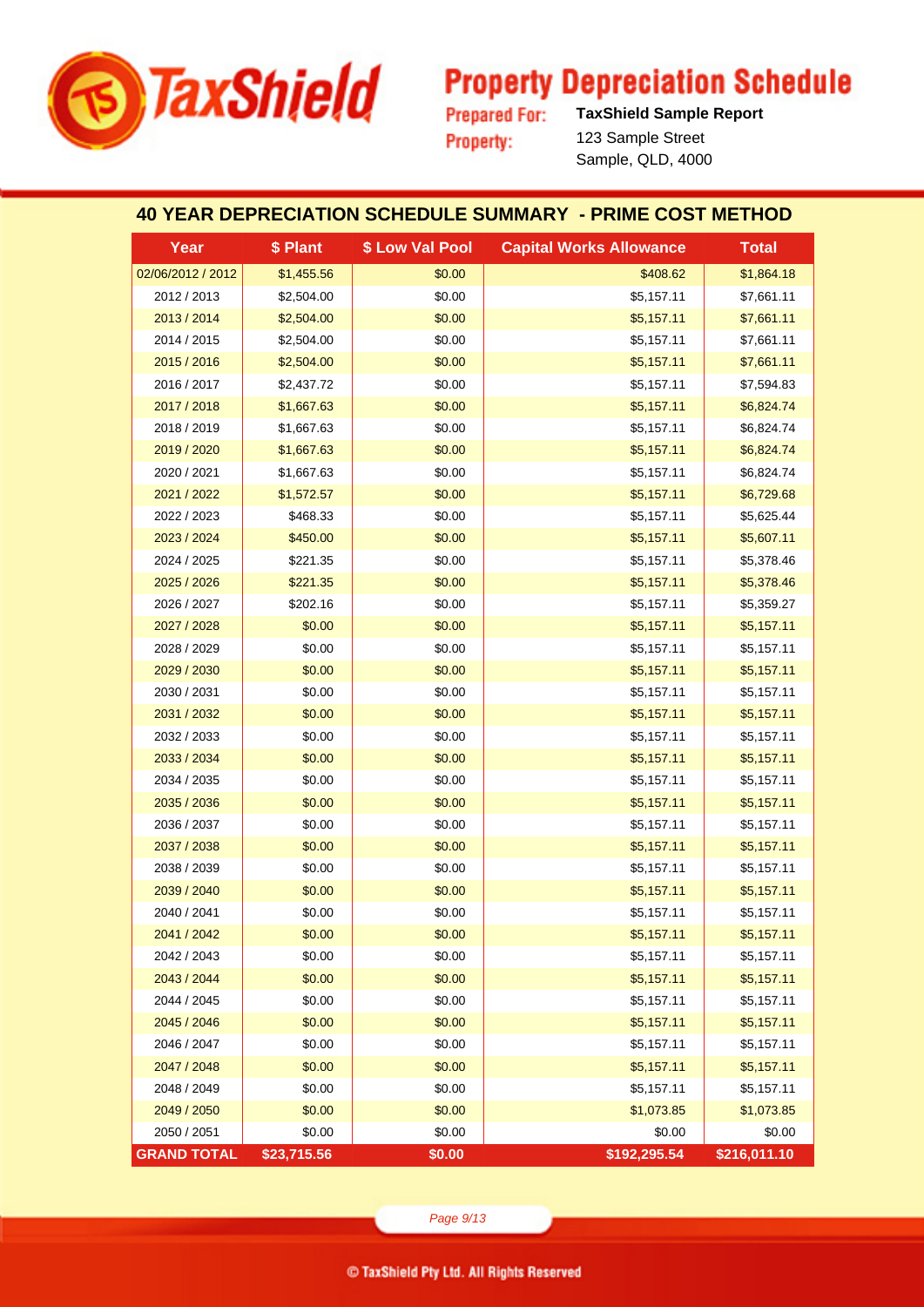

**Prepared For: Property:** 

**TaxShield Sample Report** 123 Sample Street Sample, QLD, 4000

#### **DEPRECIATION SCHEDULE FOR PLANT ITEMS - PRIME COST METHOD**

| <b>Item</b><br><b>Description</b>                 | <b>Opening Value</b><br>as at<br><b>Purchase Date</b><br>01/06/2012 | Rate of<br><b>Value</b><br>% | <b>Amount</b><br><b>Claimable</b><br><b>Tax Year</b><br>2011/2012 | <b>Amount</b><br><b>Claimable</b><br><b>Tax Year</b><br>2012/2013 | <b>Amount</b><br><b>Claimable</b><br><b>Tax Year</b><br>2013/2014 | <b>Amount</b><br><b>Claimable</b><br><b>Tax Year</b><br>2014/2015 | <b>Residual</b><br><b>Amount</b><br>\$ |
|---------------------------------------------------|---------------------------------------------------------------------|------------------------------|-------------------------------------------------------------------|-------------------------------------------------------------------|-------------------------------------------------------------------|-------------------------------------------------------------------|----------------------------------------|
| General Assets -- Air Conditioning - Split system |                                                                     |                              |                                                                   |                                                                   |                                                                   |                                                                   |                                        |
| - Mini split system up to 20 KW                   | \$5,163.20                                                          | 10.00%                       | \$40.91                                                           | \$516.32                                                          | \$516.32                                                          | \$516.32                                                          | \$3,573.33                             |
| <b>General Assets -- Ceiling fan</b>              |                                                                     |                              |                                                                   |                                                                   |                                                                   |                                                                   |                                        |
| - Ceiling fan                                     | \$1,182.00                                                          | 20.00%                       | \$18.73                                                           | \$236.40                                                          | \$236.40                                                          | \$236.40                                                          | \$454.07                               |
| <b>General Assets -- Carpet floor coverings</b>   |                                                                     |                              |                                                                   |                                                                   |                                                                   |                                                                   |                                        |
| - Carpet                                          | \$3,991.76                                                          | 10.00%                       | \$31.63                                                           | \$399.18                                                          | \$399.18                                                          | \$399.18                                                          | \$2,762.59                             |
| <b>General Assets -- Garbage bins</b>             |                                                                     |                              |                                                                   |                                                                   |                                                                   |                                                                   |                                        |
| - Garbage bins                                    | \$240.00                                                            | 100.00%                      | \$240.00                                                          | \$0.00                                                            | \$0.00                                                            | \$0.00                                                            | \$0.00                                 |
| General Assets -- Hot water unit - solar          |                                                                     |                              |                                                                   |                                                                   |                                                                   |                                                                   |                                        |
| - Solar                                           | \$3,318.60                                                          | 6.67%                        | \$17.54                                                           | \$221.35                                                          | \$221.35                                                          | \$221.35                                                          | \$2,637.01                             |
| <b>General Assets -- Telephone handset</b>        |                                                                     |                              |                                                                   |                                                                   |                                                                   |                                                                   |                                        |
| - Telephone hand set                              | \$120.00                                                            | 100.00%                      | \$120.00                                                          | \$0.00                                                            | \$0.00                                                            | \$0.00                                                            | \$0.00                                 |
| <b>General Assets -- Television antennas</b>      |                                                                     |                              |                                                                   |                                                                   |                                                                   |                                                                   |                                        |
| - Television antennas                             | \$341.00                                                            | 20.00%                       | \$5.40                                                            | \$68.20                                                           | \$68.20                                                           | \$68.20                                                           | \$131.00                               |
| <b>General Assets -- Blinds</b>                   |                                                                     |                              |                                                                   |                                                                   |                                                                   |                                                                   |                                        |
| - Window blinds, internal                         | \$2,464.00                                                          | 10.00%                       | \$19.52                                                           | \$246.40                                                          | \$246.40                                                          | \$246.40                                                          | \$1,705.28                             |
| <b>Bathroom Assets -- Exhaust fans</b>            |                                                                     |                              |                                                                   |                                                                   |                                                                   |                                                                   |                                        |
| - Exhaust fans                                    | \$374.00                                                            | 10.00%                       | \$2.96                                                            | \$37.40                                                           | \$37.40                                                           | \$37.40                                                           | \$258.84                               |
| <b>Fire Control Assets -- Smoke detector</b>      |                                                                     |                              |                                                                   |                                                                   |                                                                   |                                                                   |                                        |
| - Smoke Detector                                  | \$292.00                                                            | 100.00%                      | \$292.00                                                          | \$0.00                                                            | \$0.00                                                            | \$0.00                                                            | \$0.00                                 |
| <b>Kitchen Assets -- Cooktop</b>                  |                                                                     |                              |                                                                   |                                                                   |                                                                   |                                                                   |                                        |
| - Cooktop                                         | \$997.00                                                            | 8.33%                        | \$6.58                                                            | \$83.05                                                           | \$83.05                                                           | \$83.05                                                           | \$741.27                               |
| Kitchen Assets -- Dishwasher                      |                                                                     |                              |                                                                   |                                                                   |                                                                   |                                                                   |                                        |
| - Dishwasher                                      | \$1,286.00                                                          | 20.00%                       | \$20.38                                                           | \$257.20                                                          | \$257.20                                                          | \$257.20                                                          | \$494.02                               |
| Kitchen Assets -- Oven                            |                                                                     |                              |                                                                   |                                                                   |                                                                   |                                                                   |                                        |
| - Oven                                            | \$1,482.00                                                          | 8.33%                        | \$9.78                                                            | \$123.45                                                          | \$123.45                                                          | \$123.45                                                          | \$1,101.87                             |
| Kitchen Assets -- Rangehood                       |                                                                     |                              |                                                                   |                                                                   |                                                                   |                                                                   |                                        |
| - Rangehood                                       | \$486.00                                                            | 8.33%                        | \$3.21                                                            | \$40.48                                                           | \$40.48                                                           | \$40.48                                                           | \$361.35                               |
| Outdoor Assets -- Automatic garage door           |                                                                     |                              |                                                                   |                                                                   |                                                                   |                                                                   |                                        |
| - Controls                                        | \$116.20                                                            | 100.00%                      | \$116.20                                                          | \$0.00                                                            | \$0.00                                                            | \$0.00                                                            | \$0.00                                 |

Page 10/13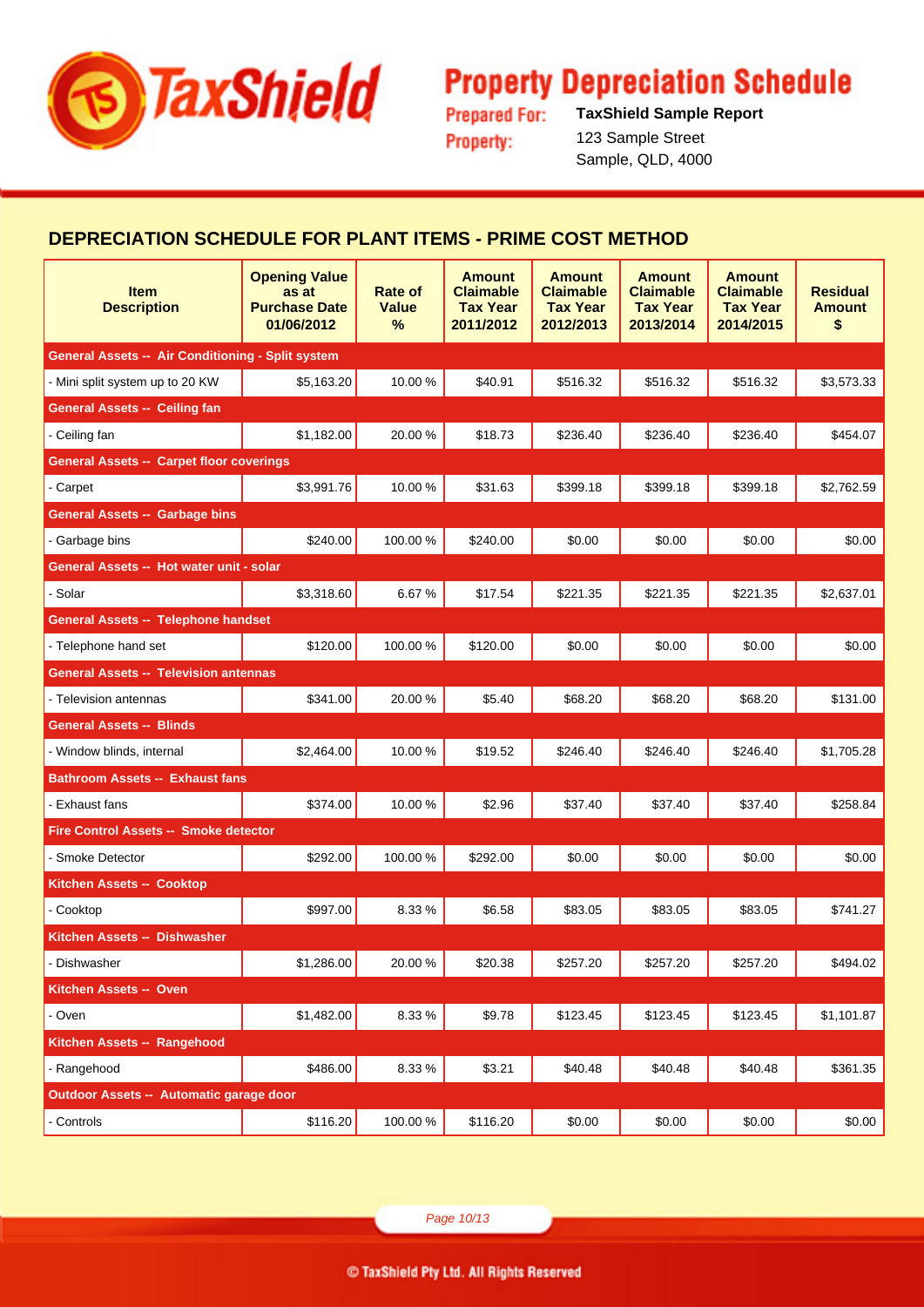

**Prepared For: Property:** 

**TaxShield Sample Report** 123 Sample Street Sample, QLD, 4000

#### **DEPRECIATION SCHEDULE FOR PLANT ITEMS - PRIME COST METHOD**

| <b>Item</b><br><b>Description</b>               | <b>Opening Value</b><br>as at<br><b>Purchase Date</b><br>01/06/2012 | Rate of<br><b>Value</b><br>$\frac{9}{6}$ | <b>Amount</b><br><b>Claimable</b><br><b>Tax Year</b><br>2011/2012 | <b>Amount</b><br><b>Claimable</b><br><b>Tax Year</b><br>2012/2013 | <b>Amount</b><br><b>Claimable</b><br><b>Tax Year</b><br>2013/2014 | <b>Amount</b><br><b>Claimable</b><br><b>Tax Year</b><br>2014/2015 | <b>Residual</b><br><b>Amount</b><br>\$ |
|-------------------------------------------------|---------------------------------------------------------------------|------------------------------------------|-------------------------------------------------------------------|-------------------------------------------------------------------|-------------------------------------------------------------------|-------------------------------------------------------------------|----------------------------------------|
| - Motors                                        | \$464.80                                                            | 20.00 %                                  | \$7.37                                                            | \$92.96                                                           | \$92.96                                                           | \$92.96                                                           | \$178.55                               |
| <b>Security Assets -- Security alarm system</b> |                                                                     |                                          |                                                                   |                                                                   |                                                                   |                                                                   |                                        |
| - Code pads                                     | \$349.25                                                            | 20.00 %                                  | \$5.54                                                            | \$69.85                                                           | \$69.85                                                           | \$69.85                                                           | \$134.16                               |
| - Control panels                                | \$558.80                                                            | 20.00 %                                  | \$8.86                                                            | \$111.76                                                          | \$111.76                                                          | \$111.76                                                          | \$214.66                               |
| - Detectors                                     | \$209.55                                                            | 100.00 %                                 | \$209.55                                                          | \$0.00                                                            | \$0.00                                                            | \$0.00                                                            | \$0.00                                 |
| - Noise makers                                  | \$279.40                                                            | 100.00 %                                 | \$279.40                                                          | \$0.00                                                            | \$0.00                                                            | \$0.00                                                            | \$0.00                                 |
|                                                 |                                                                     | <b>Year Totals</b>                       | \$1,455.56                                                        | \$2,504.00                                                        | \$2,504.00                                                        | \$2,504.00                                                        | \$14,748.00                            |

Page 11/13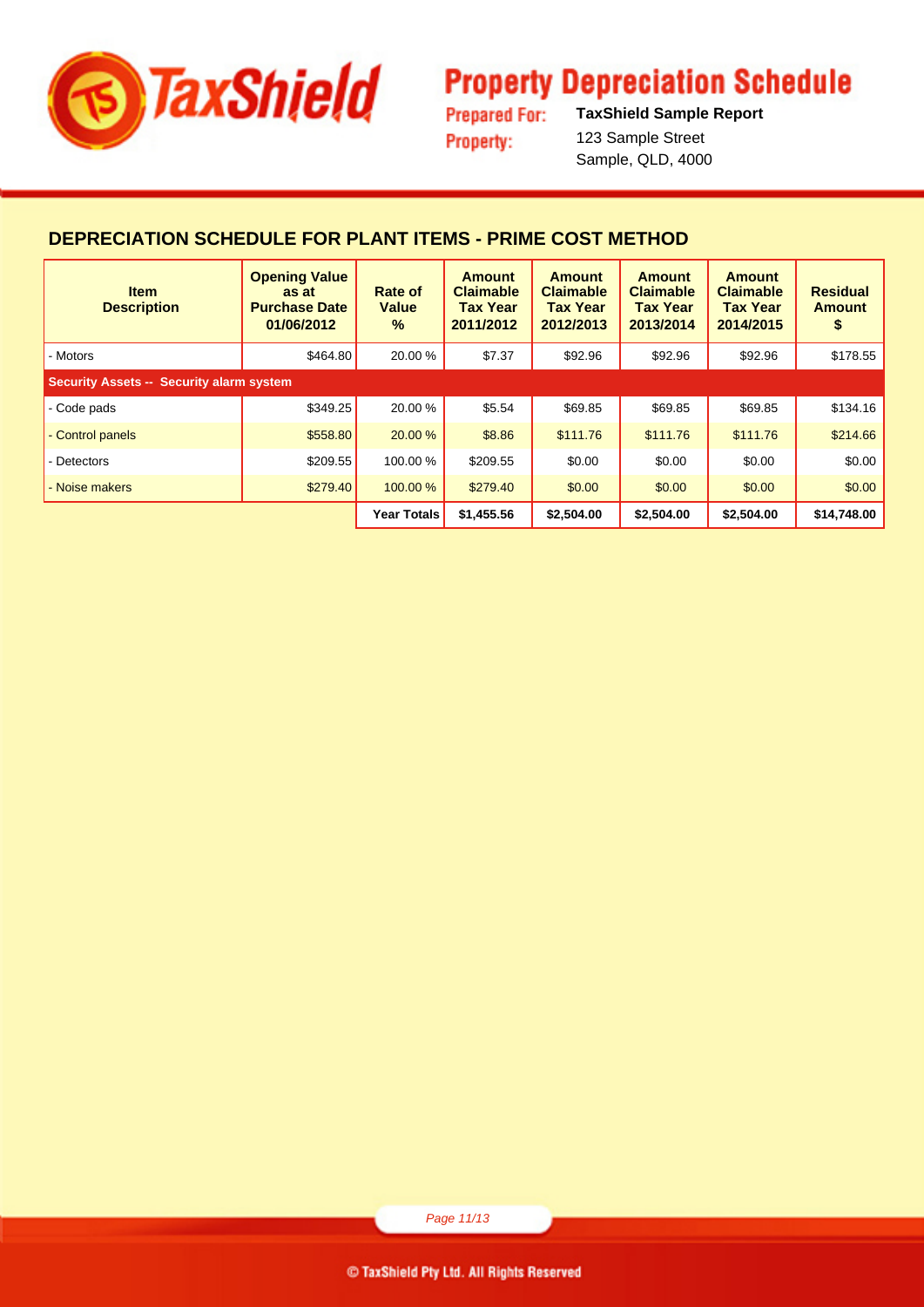

**Prepared For: Property:** 

**TaxShield Sample Report** 123 Sample Street Sample, QLD, 4000

#### **DEPRECIATION SCHEDULE FOR BUILDING ITEMS**

| <b>Item</b><br><b>Description</b> | <b>Opening Value</b><br>as at<br><b>Purchase Date</b><br>01/06/2012 | Rate of<br><b>Value</b><br>$\%$ | <b>Amount</b><br><b>Claimable</b><br><b>Tax Year</b><br>2011/2012 | <b>Amount</b><br><b>Claimable</b><br><b>Tax Year</b><br>2012/2013 | <b>Amount</b><br><b>Claimable</b><br><b>Tax Year</b><br>2013/2014 | <b>Amount</b><br><b>Claimable</b><br><b>Tax Year</b><br>2014/2015 | <b>Residual</b><br><b>Amount</b><br>\$ |
|-----------------------------------|---------------------------------------------------------------------|---------------------------------|-------------------------------------------------------------------|-------------------------------------------------------------------|-------------------------------------------------------------------|-------------------------------------------------------------------|----------------------------------------|
| <b>Capital Works Allowance</b>    |                                                                     |                                 |                                                                   |                                                                   |                                                                   |                                                                   |                                        |
| - Capital Works Allowance         | \$192,295.54                                                        | 2.50 %                          | \$408.62                                                          | \$5.157.11                                                        | \$5.157.11                                                        | \$5.157.11                                                        | \$176.415.59                           |
|                                   |                                                                     | Year Totals                     | \$408.62                                                          | \$5.157.11                                                        | \$5.157.11                                                        | \$5.157.11                                                        | \$176,415.59                           |

**\*Note: The Opening Capital Works Allowance as calculated by our Professional Quantity Surveyors is \$206,284.44 as at 14/09/2009**

Page 12/13